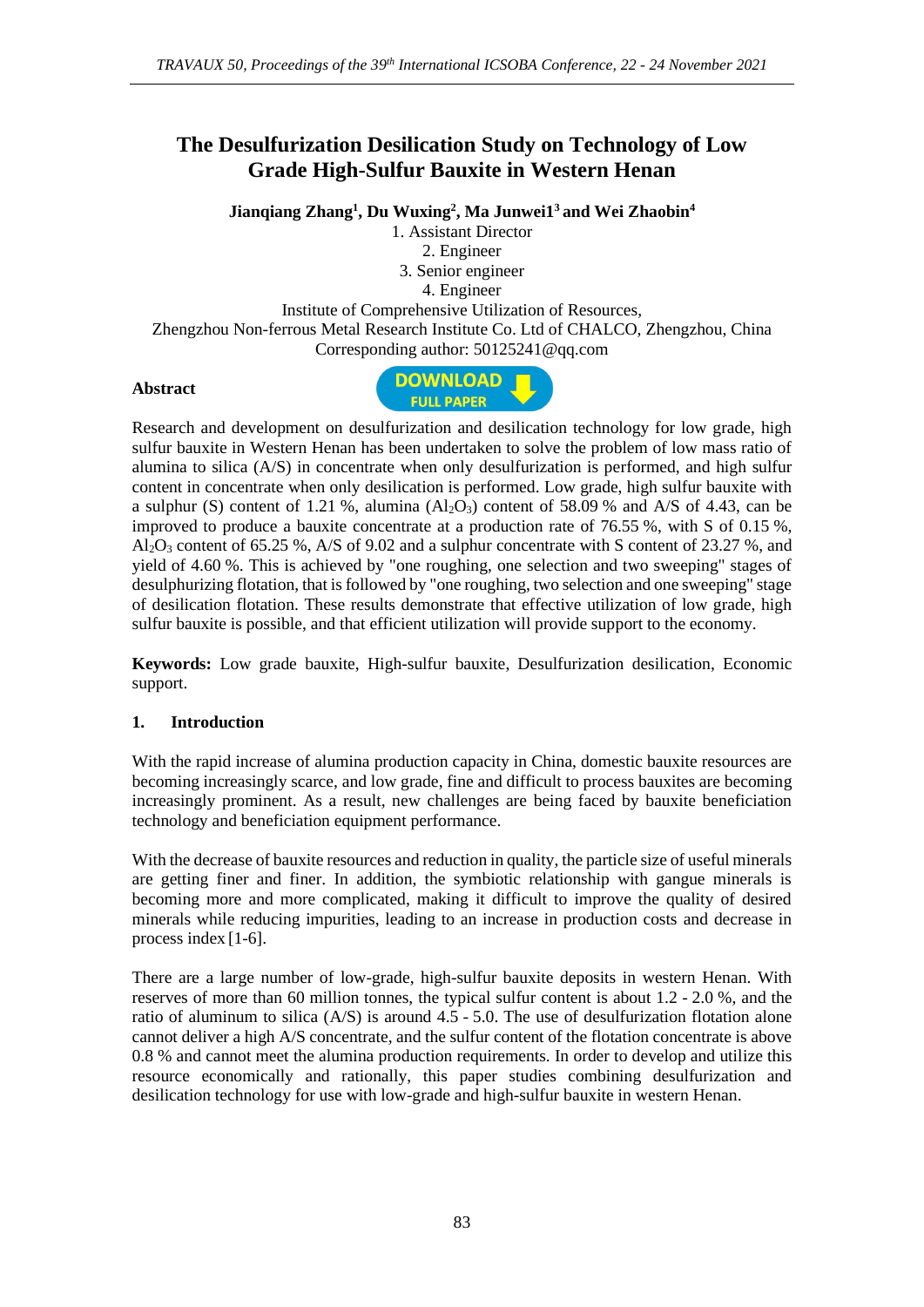#### **2. Research on the Properties of Ore**

Multi-element analysis, X-diffraction analysis and phase composition analysis of low-grade and high-sulfur bauxite ore from western Henan were carried out to understand the nature of the ore and provide mineralogical guidance for subsequent experiments. The analysis results are shown in Table 1, Figure 1, and Table 2.

According to the analysis results, it can be seen that the  $Al_2O_3$  content in the raw ore is 58.09 %, with  $SiO<sub>2</sub>$  content of 13.10 %, A/S content of 4.43, and the harmful impurity S content of 1.21 %, confirming the sample as low-grade and high-sulfur bauxite ore. The useful minerals in the ore are mainly diaspore, the gangue minerals are mainly illite, kaolinite, chlorite, calcite, etc., and the sulfur-containing minerals are mainly pyrite.

The bauxite ore must be beneficiated before it can be used for alumina smelting. Flotation desulfurization can be used to reduce the content of harmful impurities S, and flotation desilicication to increase the A/S of the ore to meet the requirements of alumina smelting [7-9].

**Table 1. Multi-element analysis results of raw ore (%).**

| $ $ Al <sub>2</sub> O <sub>3</sub> $ $ SiO <sub>2</sub> $ $ Fe <sub>2</sub> O <sub>3</sub> $ $ TiO <sub>2</sub> $ $ K <sub>2</sub> O $ $ Na <sub>2</sub> O $ $ CaO $ $ MgO $ $ S $ $ C $ $ LOI |  |  |  |  |  |
|------------------------------------------------------------------------------------------------------------------------------------------------------------------------------------------------|--|--|--|--|--|
| $\vert$ 58.09 $\vert$ 13.10 $\vert$ 7.05 $\vert$ 2.76 $\vert$ 1.88 $\vert$ 0.05 $\vert$ 0.67 $\vert$ 0.37 $\vert$ 1.21 $\vert$ 1.19 $\vert$ 14.73                                              |  |  |  |  |  |



**Figure 1. XRD pattern of raw ore.**

**Table 2 The original mineral phase analysis results (%).**

| <b>Mineral</b> | <b>Diaspore</b> | llite   | <b>Kaolinite</b> | <b>Chlorite</b> | <b>Pyrite</b> | Anatase |
|----------------|-----------------|---------|------------------|-----------------|---------------|---------|
| Content        | 54.50           | 18.00   | 10.63            | 6.58            | 2.20          | 2.23    |
| <b>Mineral</b> | <b>Rutile</b>   | Calcite | <b>Siderite</b>  | <b>Dolomite</b> | <b>Quartz</b> | Gypsum  |
| Content        | 0.50            | 1.00    | 0.75             | 0.23            | 0.10          | 0.10    |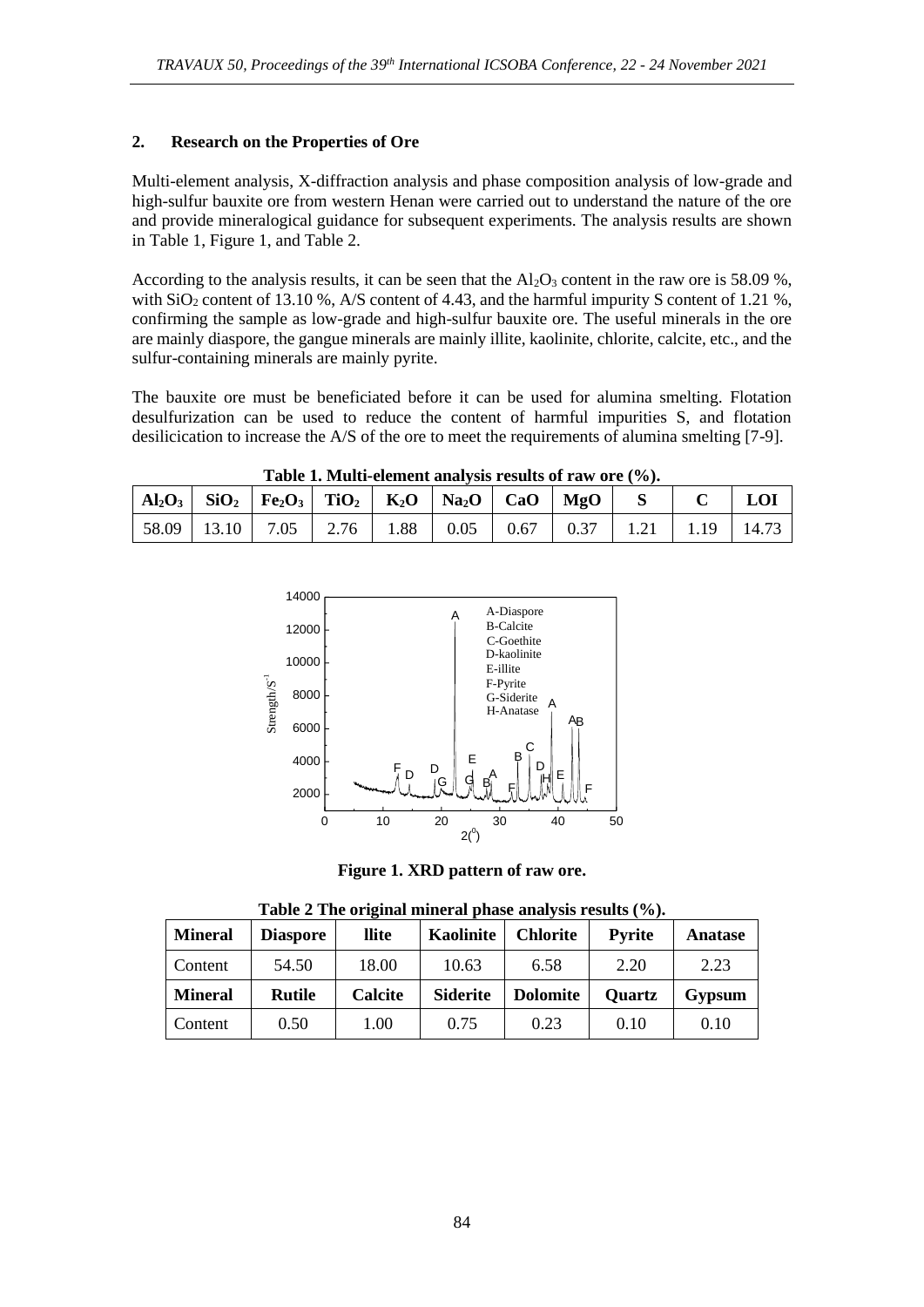According to the results in Table 4 for the closed circuit test of the complete process, the raw ore is desulfurized by flotation using "one roughing, one selection and two sweeping" stages. The desulfurized concentrate is desilicated by flotation using "one roughing, two selection and one sweeping" stage. After treatment, bauxite concentrate with a yield of 76.55 %, S content of  $0.15\%$ ,  $Al_2O_3$  content of 65.25 %, A/S of 9.02 and sulfur concentrate with S content of 23.27 % and yield of 4.60 % were obtained. The results indicated that improved flotation indexes could be obtained, and the S content of bauxite concentrate is able to meet the requirements of alumina smelting.

## **4. Conclusion**

- 1. According to the study of the nature of the raw ore sourced from western Henan, the  $Al_2O_3$ content was  $58.09\%$ , the SiO<sub>2</sub> content was 13.10 %, A/S of 4.43, and the harmful S content of 1.21 %. This is classified as a medium-low grade and high-sulfur bauxite. The useful minerals in the ore are mainly diasporic alumina mineralogy which is accompanied by sulfur-bearing minerals that are mainly pyrite.
- 2. The bauxite must be beneficiated before it can be used for alumina smelting. Flotation desulfurization can reduce S content which is a harmful process impurity and flotation desilication can increase ore A/S, and when combined can meet the ore quality requirements of alumina smelting.
- 3. Through comparison tests for the types of desiliconization collectors, it was found that the self-made desilication collector, BKS has strong collecting ability and selectivity.
- 4. Closed circuit testing using preferred test conditions confirmed the low-grade and highsulfur bauxite in western Henan may be desulfurized by "one roughing, one selection and two sweeping" stages of flotation, and the desulfurized bauxite concentrate may be desilicated through "one roughing, two selection and one sweeping" flotation stages.
- 5. Closed circuit test results indicated that the ore can be improved such that a bauxite concentrate with yield of 76.55 %, S content of 0.14 %,  $Al_2O_3$  content of 64.25 %, A/S of 8.02 can be generated alongside a sulfur concentrate with S content of 23.27 %, yield of 4.60 %. Better flotation indexes were obtained, which provided technical reference for economic and efficient utilization of low-grade and high-sulfur bauxite resources.

### **5. References**

- 1. Wuxing Du, Huixin Dai, Deping Zhai, The research status and progress of high silica bauxite dressing desilication [J] *Light Metals*, 2016, 11:8-13.
- 2. Licong Zheng, et. al. Review on desulfurization of high-sulfur bauxite, [J] *Materials Review*, 2017, 5:84-93.
- 3. Lulu Han, Lei Li, Wei Chen, Research on the status quo and sustainable development trends of bauxite resources exploration and development, [J] *Resource Information and Engineering*, 2017, 1:39-40.
- 4. Jiancheng Sun, Analysis of the development trend of my country's alumina industry, [J] *China Nonferrous Metals*, 2018, 20:42-43.
- 5. Shiyu Wang, et. al. Research status and development trend of high-sulfur and high-silicon bauxite, [J] *Light Metals*, 2018, 12:1-4.
- 6. Guobin Yang, Zhouwei Zhang, Lirong Chen. Desulfurization and desiliconization experiment by flotation on a high sulfur and high silica bauxite ore from guizhou province, [J] *Modern Mining*, 2015, 8:56-58.
- 7. Tianxia Li, Research on high efficiency and low consumption separation technology of a bauxite containing sulfur, [J] *Metal Mine*, 2017, 12:67-71.
- 8. Jieqiang Zhou, et. al. Research on synchronous desulphurization and desilication of low grade high-sulfur bauxite by reverse flotation, [J] *Metal Mine*, 2018, 505, 7:128-131.